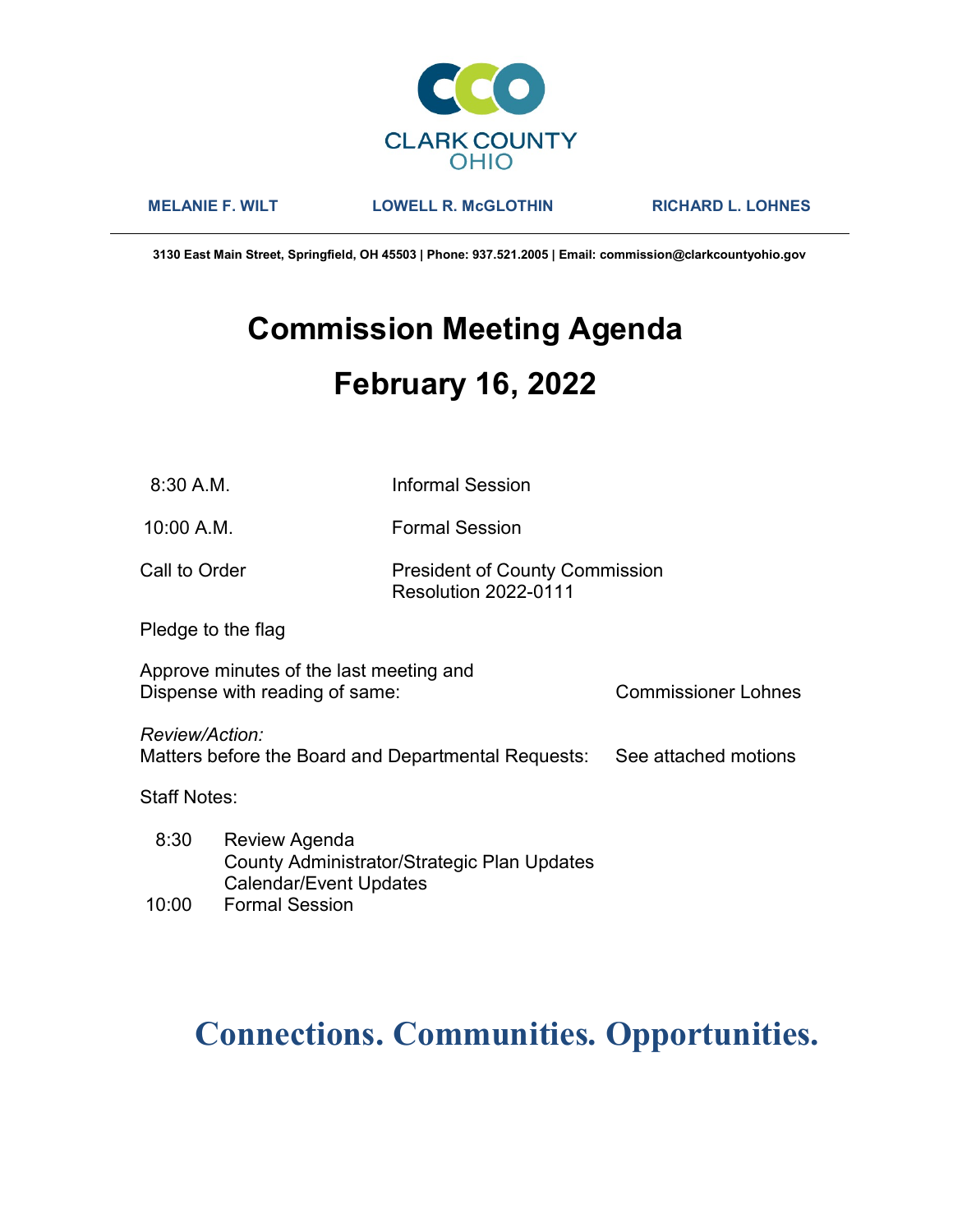Melanie F. Wilt Lowell R. McGlothin Richard L. Lohnes

Resolution 2022-0112 BJFB/C file

#### Award Bid and Authorize Contract to Armcorp Construction, Inc. for the Family Services Home Road Complex Renovations

Commissioner moved, per the request of the County Administrator, to award the bid and authorize the contract with Armcorp Construction, Inc. for their bid of \$4,460,000 for the Family Services Home Road Complex Renovations project.

| <b>Organization Name:</b>    | Armeorp Construction, Inc.                    |
|------------------------------|-----------------------------------------------|
| <b>Organization Address:</b> | 9511 State Route 703, Celina, Ohio 45822      |
| In the amount of:            | \$4,460,000                                   |
| <b>Funding Source(s):</b>    | Permanent Improvement                         |
| <b>Purpose:</b>              | Family Services Home Road Complex Renovations |
| <b>Effective Date(s):</b>    | February 16, 2022                             |

Further move to authorize the County Administrator to execute the contract and related documents.

Commissioner seconded the motion and the roll being called for its passage, the vote resulted as follows:

Commissioner Lohnes, Commissioner McGlothin, Commissioner Wilt,

I, Megan Burr, Clerk to the Board of County Commissioners, do hereby certify that the above is a true and correct copy of a motion as recorded in the Journal of the Clark County Commissioners, under the date of February 16, 2022.

Megan Burr, Clerk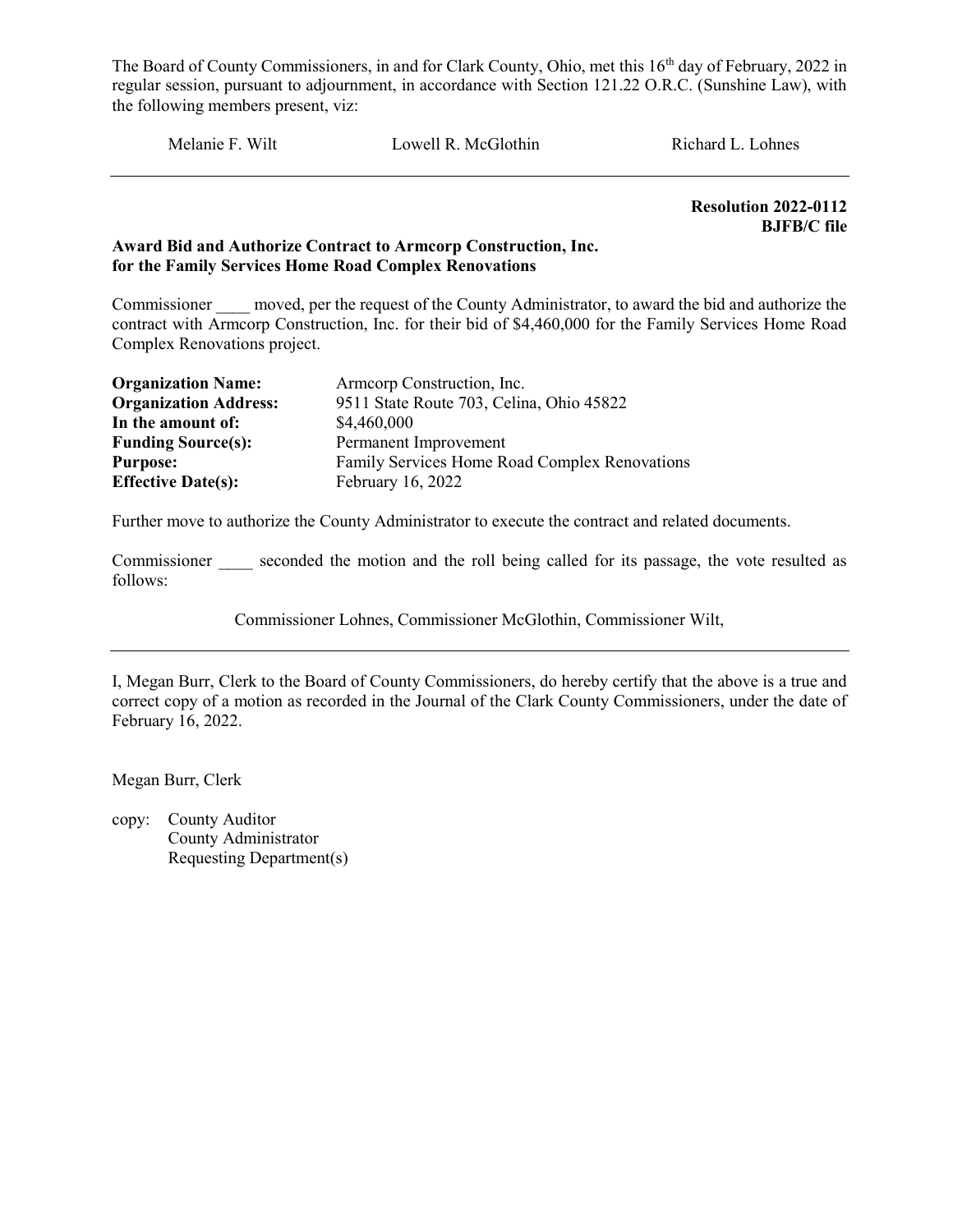| Melanie F. Wilt                | Lowell R. McGlothin | Richard L. Lohnes                        |
|--------------------------------|---------------------|------------------------------------------|
|                                |                     | Resolution 2022-0113<br><b>BPRW</b> file |
| <b>Authorize Contract with</b> |                     |                                          |

Silco Fire & Security

Commissioner moved, per the request of Buildings  $&$  Grounds Director, to authorize a contract with:

| <b>Organization Name:</b>    | Silco Fire & Security                                                  |
|------------------------------|------------------------------------------------------------------------|
| <b>Organization Address:</b> | 4099 Industrial Lane, Beavercreek, Ohio 45430                          |
| In the amount of:            | \$15,900.00                                                            |
| <b>Funding Source(s):</b>    | Permanent Improvement                                                  |
| <b>Purpose:</b>              | Installation of fire alarm devices to existing panel at Project Woman. |
| <b>Effective Dates:</b>      | February 16, 2022                                                      |

Further move to authorize the County Administrator to execute the contract and related documents.

Commissioner \_\_\_\_ seconded the motion and the roll being called for its passage, the vote resulted as follows:

Commissioner Lohnes, Commissioner McGlothin, Commissioner Wilt,

I, Megan Burr, Clerk to the Board of County Commissioners, do hereby certify that the above is a true and correct copy of a motion as recorded in the Journal of the Clark County Commissioners, under the date of February 16, 2022.

Megan Burr, Clerk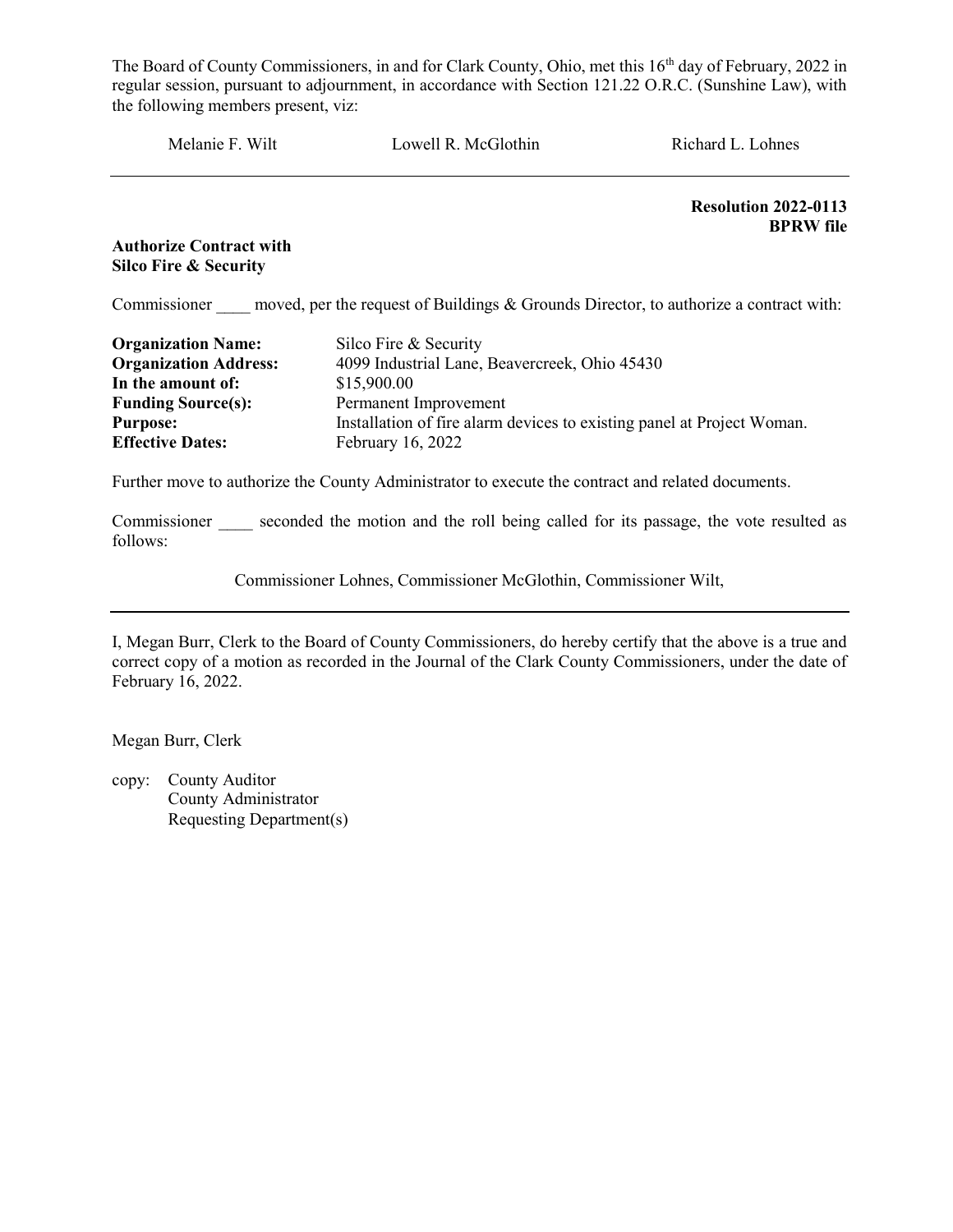Melanie F. Wilt Lowell R. McGlothin Richard L. Lohnes

 Resolution 2022-0114 BPSC file

#### Authorize Contract Amendment #1 with Oregon Group Architects

Commissioner moved, per the request of the Building and Grounds Director, to authorize contract amendment #1 with:

| <b>Organization Name:</b>        | Oregon Group Architects                                            |  |  |
|----------------------------------|--------------------------------------------------------------------|--|--|
| <b>Organization Address:</b>     | 300 South Patterson Boulevard, Dayton, Ohio 45402                  |  |  |
| <b>Amendment Amount:</b>         | \$49,243.00                                                        |  |  |
| <b>New Contract Amount:</b>      | \$65,353.00                                                        |  |  |
| <b>Funding Source(s):</b>        | Permanent Improvement                                              |  |  |
| <b>Purpose of Amendment:</b>     | Construction documents, bidding phase assistance and construction  |  |  |
|                                  | administrative services for the Clark County Jail Roof Replacement |  |  |
|                                  | Project.                                                           |  |  |
| <b>Purpose of Contract:</b>      | Jail Roof Design                                                   |  |  |
| <b>Amendment Effective Date:</b> | February 16, 2022                                                  |  |  |
| <b>Original Effective Date:</b>  | April 28, 2021                                                     |  |  |

Further move to authorize the County Administrator to execute the contract amendment and related documents.

Commissioner seconded the motion and the roll being called for its passage, the vote resulted as follows:

Commissioner Lohnes, Commissioner McGlothin, Commissioner Wilt,

I, Megan Burr, Clerk to the Board of County Commissioners, do hereby certify that the above is a true and correct copy of a motion as recorded in the Journal of the Clark County Commissioners, under the date of February 16, 2022.

Megan Burr, Clerk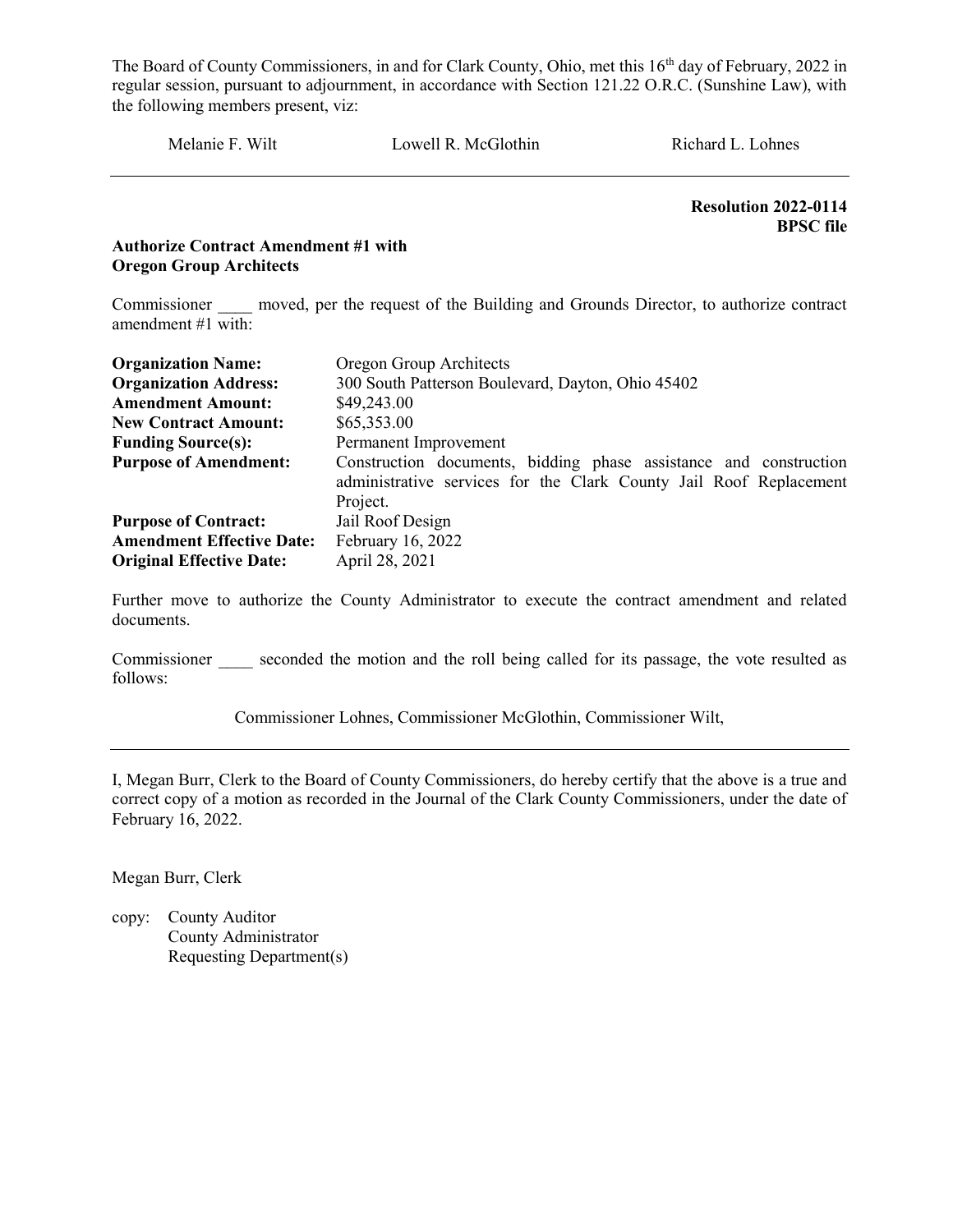Melanie F. Wilt Lowell R. McGlothin Richard L. Lohnes

Resolution 2022-0115 ENGC file

#### Authorize Contract with Columbus Equipment Company

Commissioner moved, per the request of the County Engineer, to authorize a contract with:

| <b>Organization Name:</b>    | Columbus Equipment Company                  |
|------------------------------|---------------------------------------------|
| <b>Organizatoni Address:</b> | 2323 Performance Way, Columbus, Ohio 43207  |
| In the amount of:            | Not to exceed \$49,000                      |
| <b>Funding Source(s):</b>    | Local Funds (MVGT)                          |
| <b>Purpose:</b>              | Rental equipment as needed                  |
| <b>Effective Dates:</b>      | February 16, 2022 through February 15, 2023 |

Further move to authorize the County Administrator to execute the contract and related documents.

Commissioner seconded the motion and the roll being called for its passage, the vote resulted as follows:

Commissioner Lohnes, Commissioner McGlothin, Commissioner Wilt,

I, Megan Burr, Clerk to the Board of County Commissioners, do hereby certify that the above is a true and correct copy of a motion as recorded in the Journal of the Clark County Commissioners, under the date of February 16, 2022.

Megan Burr, Clerk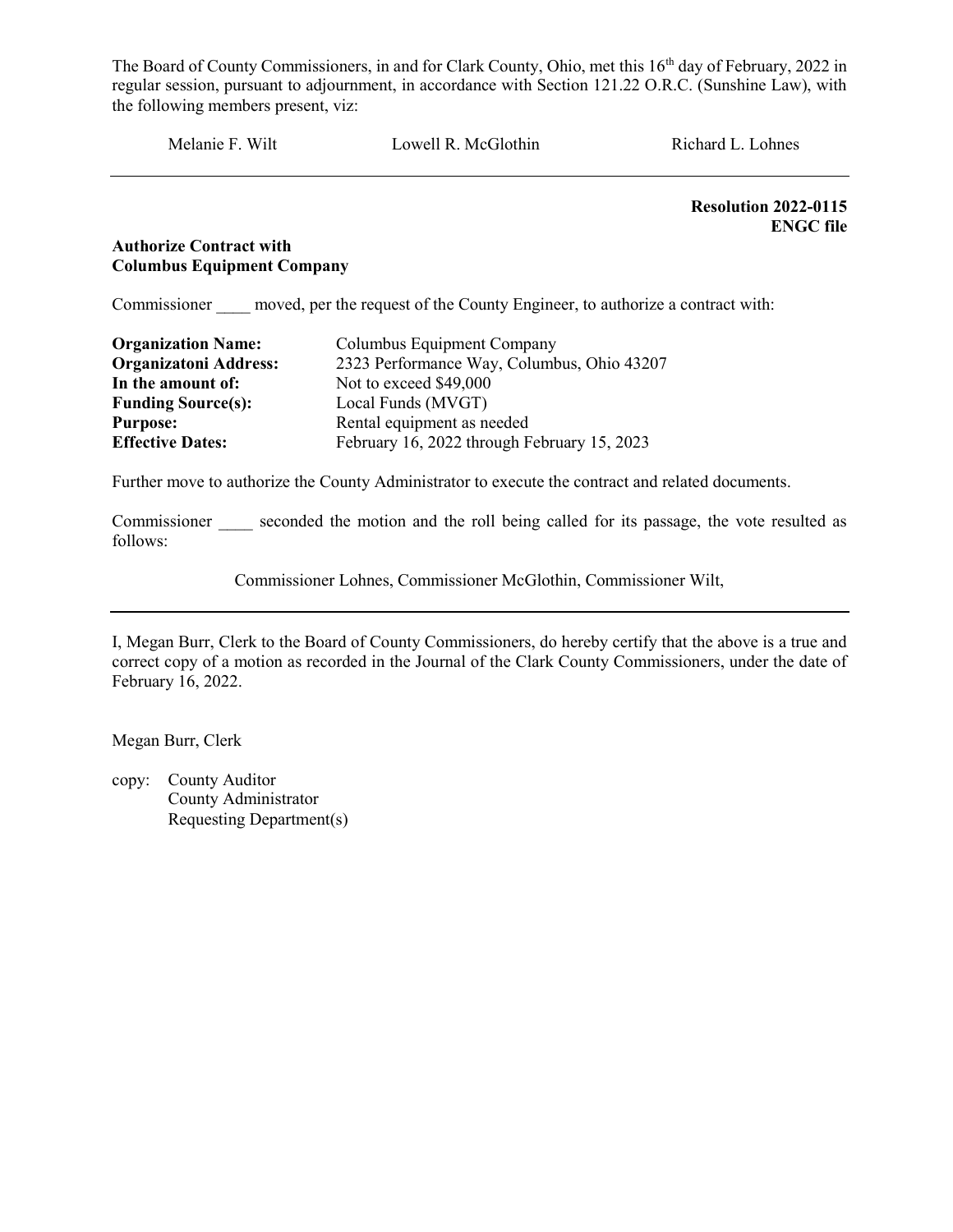Melanie F. Wilt Lowell R. McGlothin Richard L. Lohnes

Resolution 2022-0116 ENGC file

#### Authorize Contract with Oakes Door Service, Inc.

Commissioner moved, per the request of the County Engineer, to authorize a contract with:

| <b>Organization Name:</b>    | Oakes Door Service, Inc.                    |
|------------------------------|---------------------------------------------|
| <b>Organization Address:</b> | 5298 Troy Road, Springfield, Ohio 45502     |
| In the amount of:            | Not to exceed \$49,000                      |
| <b>Funding Source(s):</b>    | Local Funds (MVGT)                          |
| <b>Purpose:</b>              | Maintenance and repairs as needed           |
| <b>Effective Dates:</b>      | February 16, 2022 through February 15, 2023 |

Further move to authorize the County Administrator to execute the contract and related documents.

Commissioner seconded the motion and the roll being called for its passage, the vote resulted as follows:

Commissioner Lohnes, Commissioner McGlothin, Commissioner Wilt,

I, Megan Burr, Clerk to the Board of County Commissioners, do hereby certify that the above is a true and correct copy of a motion as recorded in the Journal of the Clark County Commissioners, under the date of February 16, 2022.

Megan Burr, Clerk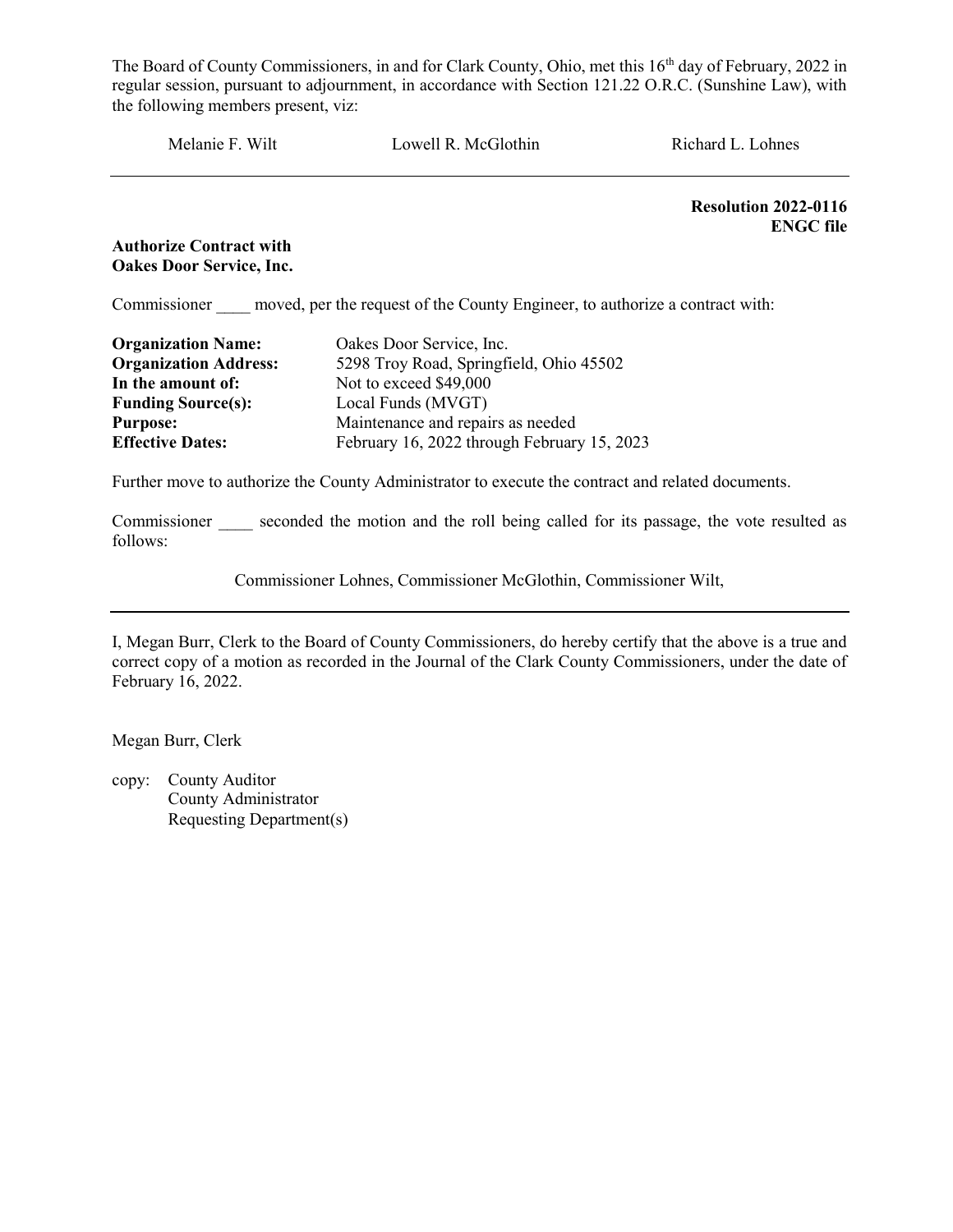Melanie F. Wilt Lowell R. McGlothin Richard L. Lohnes

 Resolution 2022-0117 ENGB/C file

#### Acknowledge 2022 Unit Price Bids for Asphalt Emulsion, Fog Seal and Aggregate

Commissioner moved, per the request of the County Engineer, to acknowledge the bids below, subject to the Board's right to reject any bid pursuant to the notice of competitive bidding and any other applicable requirements. The bid opening for 2022 Unit Price Bids for Asphalt Emulsion, Fog Seal and Aggregate was held on Thursday, February 10, 2022. The following bids were read:

| Asphalt Emulsion -     | Asphalt HFRS2-P |               |
|------------------------|-----------------|---------------|
| Terry Materials Inc.   | \$2.249/Gallon  |               |
| Asphalt Materials Inc. | \$2.27/Gallon   |               |
| Marathon Petroleum     | \$2.34/Gallon   |               |
| Asphalt Emulsion $-$   | Fog Seal SS1H   | Fog Seal Alt  |
| Asphalt Materials Inc. | \$1.42/Gallon   | \$1.45/Gallon |
| Terry Materials Inc.   |                 | \$1.48/Gallon |

Aggregate:

| Aggregate           | Martin Marietta |              |               | Enon Sand and Gravel |              |                 |
|---------------------|-----------------|--------------|---------------|----------------------|--------------|-----------------|
|                     |                 | Delivered /  | Delivered /   |                      | Delivered /  |                 |
|                     |                 | Ton to       | Ton to        |                      | Ton to       | Delivered / Ton |
|                     |                 | 4075         | 3940          |                      | 4075         | to              |
|                     |                 | Laybourne    | Lawrenceville |                      | Laybourne    | 3940            |
|                     | FOB at          | Rd           | Dr            | FOB at               | Rd           | Lawrenceville   |
|                     | Plant per       | Springfield, | Springfield,  | Plant per            | Springfield, | Dr              |
|                     | Ton             | OH           | OH            | Ton                  | <b>OH</b>    | Springfield, OH |
| No. 2               | \$12.00         | \$16.70      |               | \$21.00              | 25.00        |                 |
| Plant               | 46209           |              |               | Enon Sand            |              |                 |
|                     |                 |              |               | and Gravel           |              |                 |
| No. $5\overline{7}$ | \$16.30         | \$21.00      |               | \$20.00              | \$24.00      |                 |
| Plant               | 46209           |              |               | Enon Sand            |              |                 |
|                     |                 |              |               | and Gravel           |              |                 |
| No. 67              | \$22.40         | \$27.10      |               |                      |              |                 |
| Plant               | 46209           |              |               |                      |              |                 |
| No. 8               | \$17.40         | \$22.10      | \$22.65       | \$15.45              | \$24.65      | \$24.30         |
| Crushed             |                 |              |               |                      |              |                 |
| Limestone           |                 |              |               |                      |              |                 |
| Plant               | 46209           |              |               | Melvin               |              |                 |
|                     |                 |              |               | Stone                |              |                 |
|                     |                 |              |               | Wilmington           |              |                 |
| No. 9               | \$19.00         | \$23.70      |               |                      |              |                 |
| Plant               | 46209           |              |               |                      |              |                 |
| No. 304             | \$12.00         | \$16.70      |               | \$21.00              | \$25.00      |                 |
| Plant               | 46209           |              |               | Enon Sand            |              |                 |
|                     |                 |              |               | and Gravel           |              |                 |
| No. 411             | \$13.50         | \$18.20      |               | \$20.00              | \$24.00      |                 |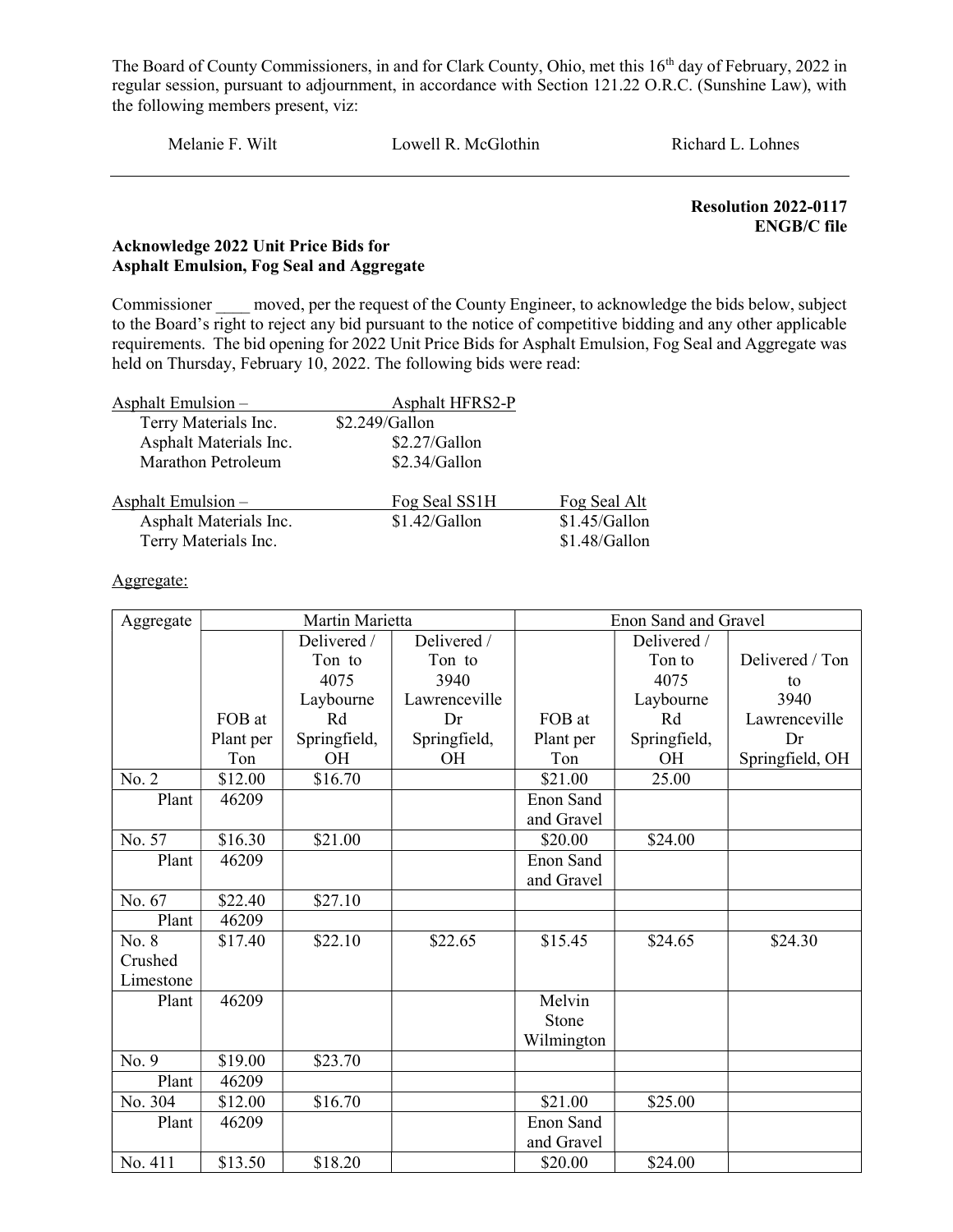| Plant                            | 46209   |         | Enon Sand<br>and Gravel |  |
|----------------------------------|---------|---------|-------------------------|--|
| No. 617                          | \$15.75 | \$20.45 |                         |  |
| Plant                            | 46209   |         |                         |  |
| <b>RCP</b> Type<br>A             | \$24.50 | \$35.50 |                         |  |
| Plant                            | 46209   |         |                         |  |
| <b>RCP</b> Type<br>B             | \$24.50 | \$35.50 |                         |  |
| Plant                            | 46209   |         |                         |  |
| <b>RCP</b> Type<br>$\mathcal{C}$ | \$22.50 | \$32.50 |                         |  |
| Plant                            | 46209   |         |                         |  |
| <b>RCP</b> Type<br>D             | \$22.50 | \$32.50 |                         |  |
| Plant                            | 46209   |         |                         |  |

Commissioner seconded the motion and the roll being called for its passage, the vote resulted as follows:

Commissioner Lohnes, Commissioner McGlothin, Commissioner Wilt,

I, Megan Burr, Clerk to the Board of County Commissioners, do hereby certify that the above is a true and correct copy of a motion as recorded in the Journal of the Clark County Commissioners, under the date of February 16, 2022.

Megan Burr, Clerk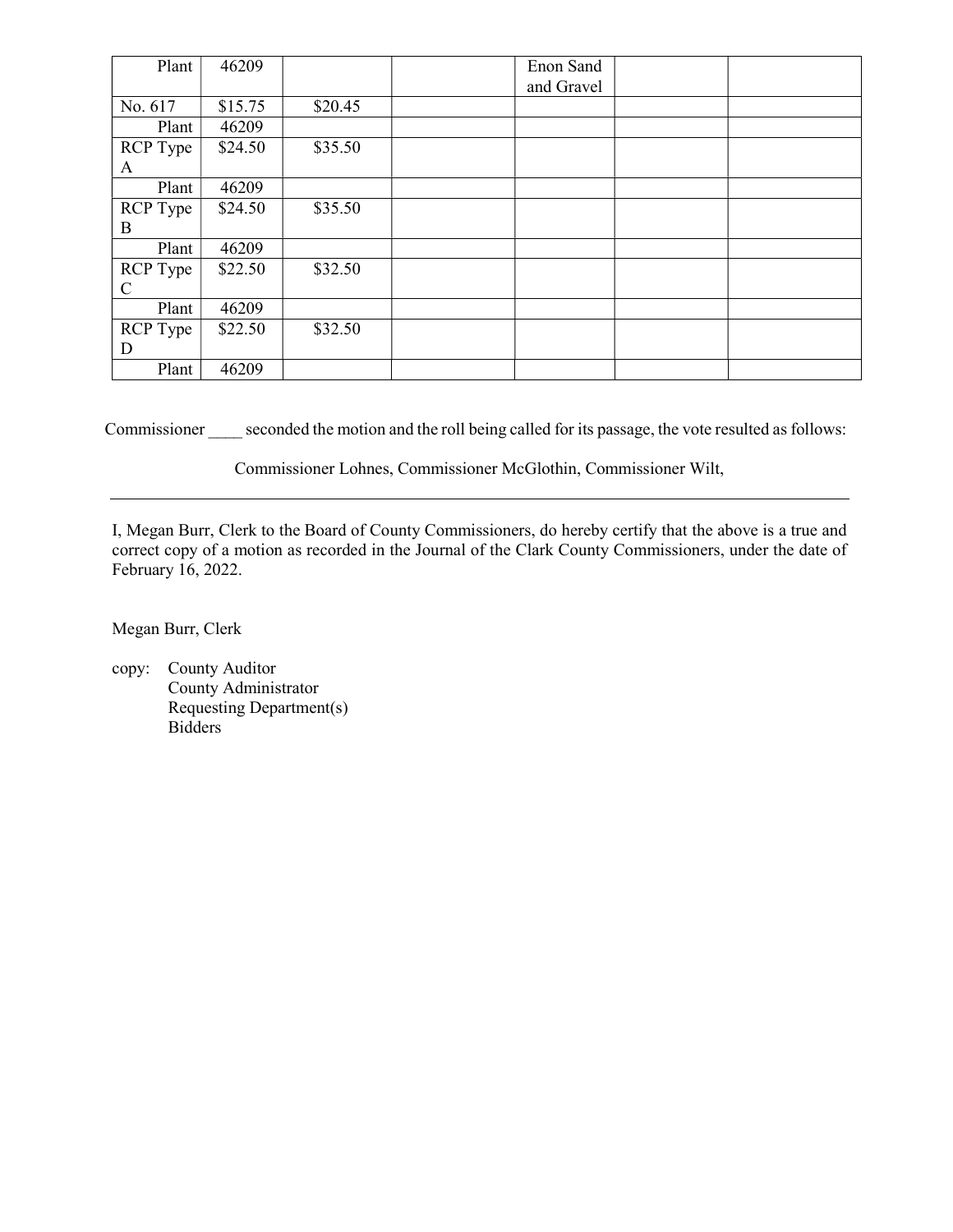Melanie F. Wilt Lowell R. McGlothin Richard L. Lohnes

Resolution 2022-0118 JFSC file

Authorize Contract with DataYard, Inc.

Commissioner moved, per the request of the Department of Job and Family Services Director, to authorize a contract with:

| <b>Organization Name:</b>    | DataYard, Inc.                                                       |
|------------------------------|----------------------------------------------------------------------|
| <b>Organization Address:</b> | 130 West Second Street, Suite 250, Dayton, Ohio 45402                |
| In the amount of:            | \$32,347.76                                                          |
| <b>Funding Source(s):</b>    | <b>Shared Administrative Dollars</b>                                 |
| <b>Purpose:</b>              | To provide ongoing internet service and maintenance, and domain name |
|                              | service.                                                             |
| <b>Effective Dates:</b>      | March 1, 2022 through February 29, 2024                              |

Further move to authorize the County Administrator to execute the contract and related documents.

Commissioner seconded the motion and the roll being called for its passage, the vote resulted as follows:

Commissioner Lohnes, Commissioner McGlothin, Commissioner Wilt,

I, Megan Burr, Clerk to the Board of County Commissioners, do hereby certify that the above is a true and correct copy of a motion as recorded in the Journal of the Clark County Commissioners, under the date of February 16, 2022.

Megan Burr, Clerk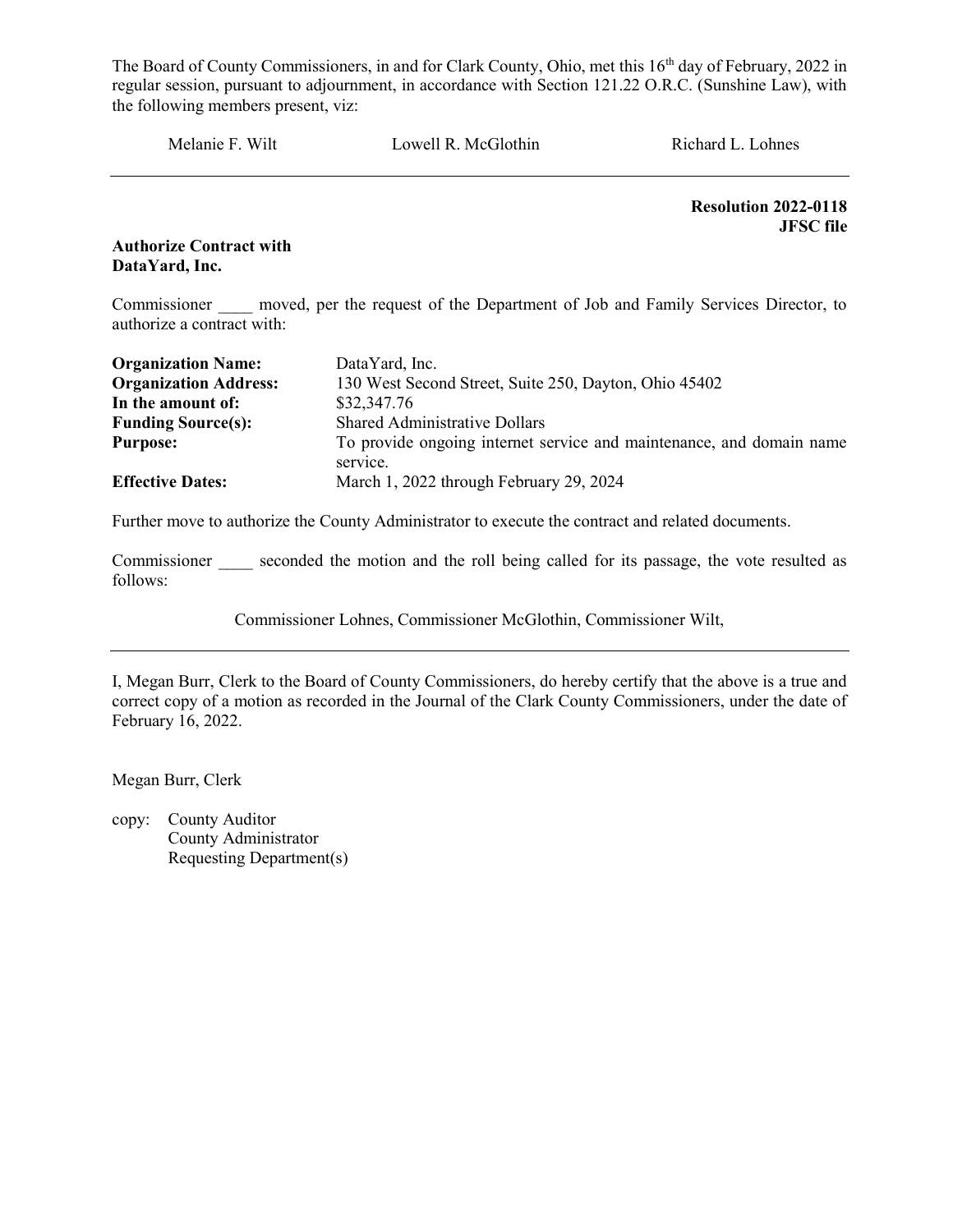Melanie F. Wilt Lowell R. McGlothin Richard L. Lohnes

 Resolution 2022-0119 Replaces Resolution 2022-0104 FINA file

#### Authorize Amended Certificate #2 and Appropriate Funds

Commissioner moved, upon the recommendation of the County Administrator, to authorize Amended Certificate #2 and appropriate funds.

| <b>Fund</b>                    | <b>Department</b>   | Account                   | Amount         |
|--------------------------------|---------------------|---------------------------|----------------|
| <b>CHIP (2217)</b>             | <b>COMM DEVELOP</b> | <b>PERS &amp; FRINGES</b> | \$35,705.00    |
| <b>CHIP (2217)</b>             | <b>COMM DEVELOP</b> | <b>OPERATING EXP</b>      | \$347,295.00   |
| <b>CHIP (2217)</b>             | <b>COMM DEVELOP</b> | <b>ADVANCE OUT</b>        | \$10,000.00    |
| <b>WEST CENTRAL CCF (8370)</b> | <b>WCCCF</b>        | <b>PERS &amp; FRINGES</b> | \$2,498,646.00 |
| <b>WEST CENTRAL CCF (8370)</b> | <b>WCCCF</b>        | <b>OPERATING EXP</b>      | \$32,275.00    |

Commissioner seconded the motion and the roll being called for its passage, the vote resulted as follows:

Commissioner Lohnes, Commissioner McGlothin, Commissioner Wilt,

I, Megan Burr, Clerk to the Board of County Commissioners, do hereby certify that the above is a true and correct copy of a motion as recorded in the Journal of the Clark County Commissioners, under the date of February 16, 2022.

Megan Burr, Clerk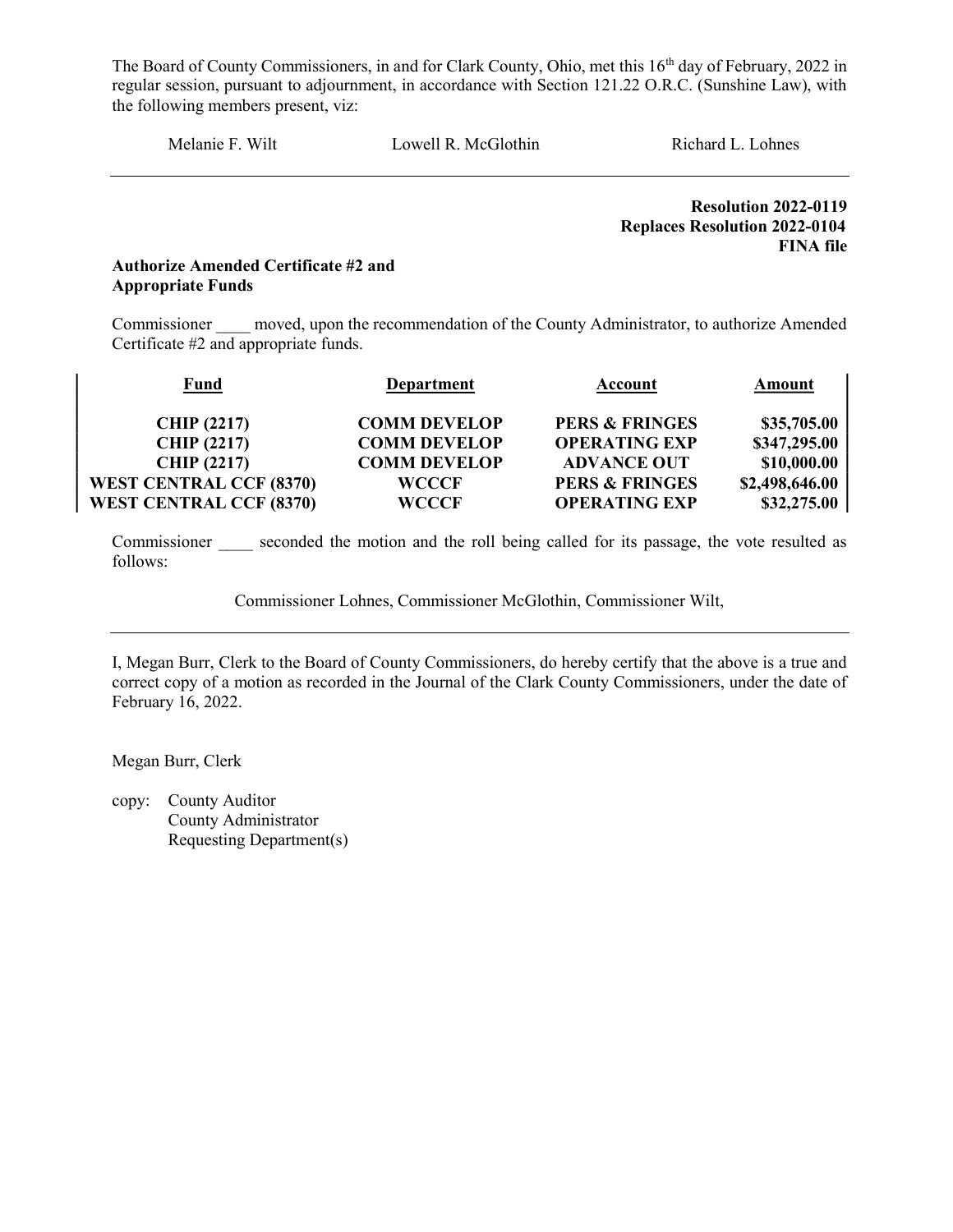Melanie F. Wilt Lowell R. McGlothin Richard L. Lohnes

 Resolution 2022-0120 BRDM file

#### Dissolve Clark County Microfilm Board

Commissioner moved to approve the following:

Whereas, the Clark County Microfilm Board was established per Ohio Revised Code Section 307.80; and,

Whereas, due to changes in technology the Clark County Microfilm Board does not have an active role funding microfilm for county departments to microfilm records.

Now, therefore, we, the Board of County Commissioners, Clark County, Ohio do hereby dissolve the Clark County Microfilm Board due to it no longer being an active board.

Commissioner seconded the motion and the roll being called for its passage, the vote resulted as follows:

Commissioner Lohnes, Commissioner McGlothin, Commissioner Wilt,

I, Megan Burr, Clerk to the Board of County Commissioners, do hereby certify that the above is a true and correct copy of a motion as recorded in the Journal of the Clark County Commissioners, under the date of February 16, 2022.

Megan Burr, Clerk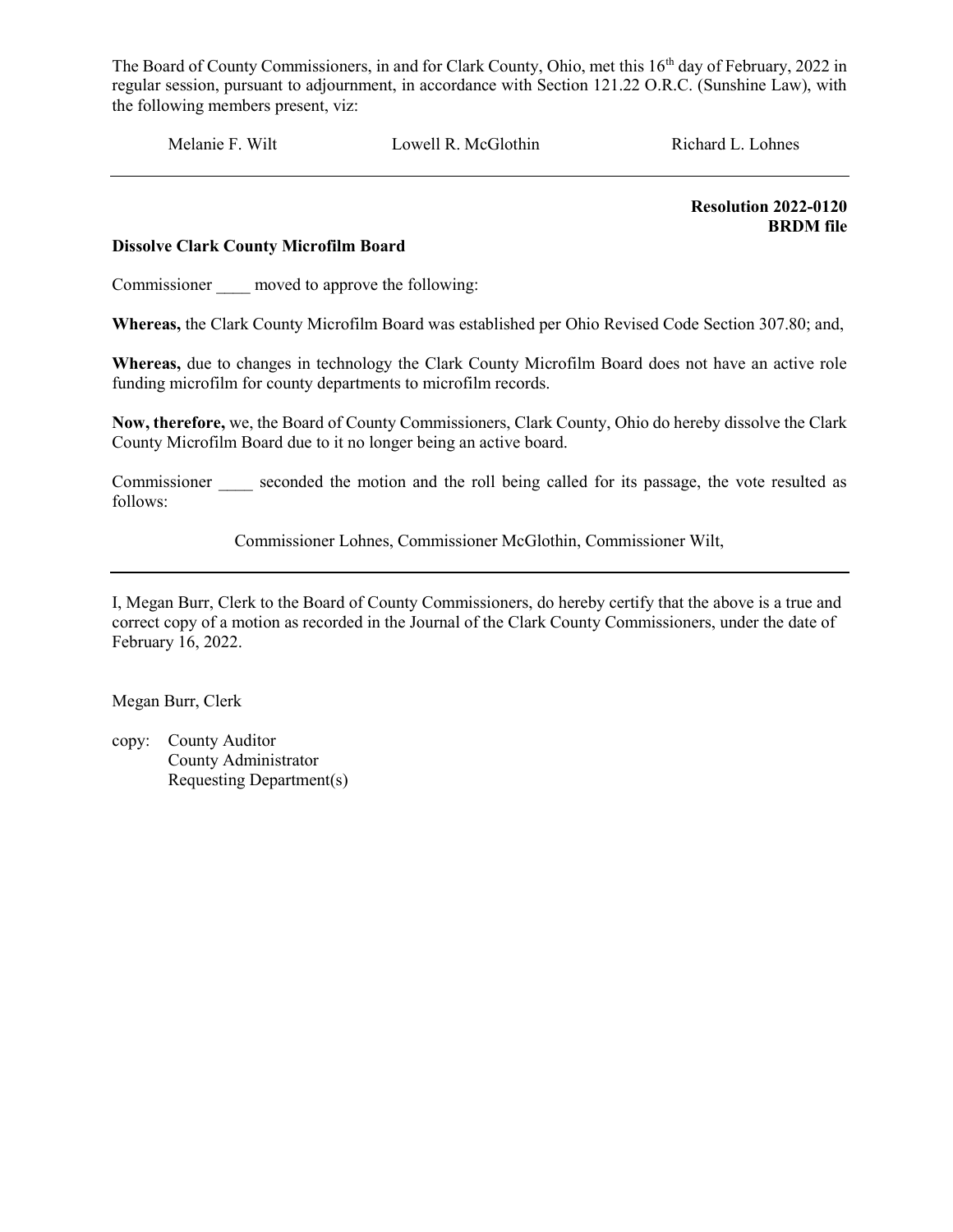Melanie F. Wilt Lowell R. McGlothin Richard L. Lohnes

 Resolution 2022-0121 UTLO file

#### Authorize Placement on Tax Duplicate for Uncollected Water and Sewer Use Charges

Commissioner moved, per the request of the Director of Utilities, to certify to the Auditor, as required by Sections 6117.02 and 6103.02 O.R.C. for placement on the 2022 real property tax list and duplicate against the following property:

| Property Owner: | Terry L. Jr & Kimberly D. Blue                                 |
|-----------------|----------------------------------------------------------------|
| Address:        | 145 Highview Avenue, Springfield, OH 45505                     |
|                 | 3000700032400007                                               |
|                 | Springfield Township                                           |
| Amount:         | \$965.23                                                       |
| Comments:       | Sewer Only, Place on tax duplicate, uncollected charges        |
| Property Owner: | Luther Jr & Patricia G. Horn                                   |
| Address:        | 315 Highview Avenue, Springfield, OH 45505<br>3000700032400014 |
| Amount:         | Springfield Township<br>\$651.70                               |
| Comments:       | Sewer only, Place on tax duplicate, uncollected charges        |
|                 |                                                                |
| Property Owner: | Patricia A. Smith                                              |
| Address:        | 426 Highview Avenue, Springfield, OH 45505                     |
|                 | 3000700032214020                                               |
|                 | Springfield Township                                           |
| Amount:         | \$600.58                                                       |
| Comments:       | Sewer only, Place on tax duplicate, uncollected charges        |
| Property Owner: | Zeus Investments, Inc.                                         |
| Address:        | 543 Highview Avenue, Springfield, OH 45505                     |
|                 | 3000700032402001                                               |
|                 | Springfield Township                                           |
| Amount:         | \$640.90                                                       |
| Comments:       | Sewer only, Place on tax duplicate, uncollected charges        |
| Property Owner: | Lindsey Roberts Kane & Kyle Knudsen                            |
| Address:        | 301 Kinnane Avenue, Springfield, OH 45505                      |
|                 | 3000700032210012                                               |
|                 | Springfield Township                                           |
| Amount:         | \$389.48                                                       |
| Comments:       | Sewer only, Place on tax duplicate, uncollected charges        |
| Property Owner: | John E. Phillips                                               |
| Address:        | 513 Kinnane Street, Springfield, OH 45505                      |
|                 | 3000700032211002                                               |
|                 | Springfield Township                                           |
| Amount:         | \$749.55                                                       |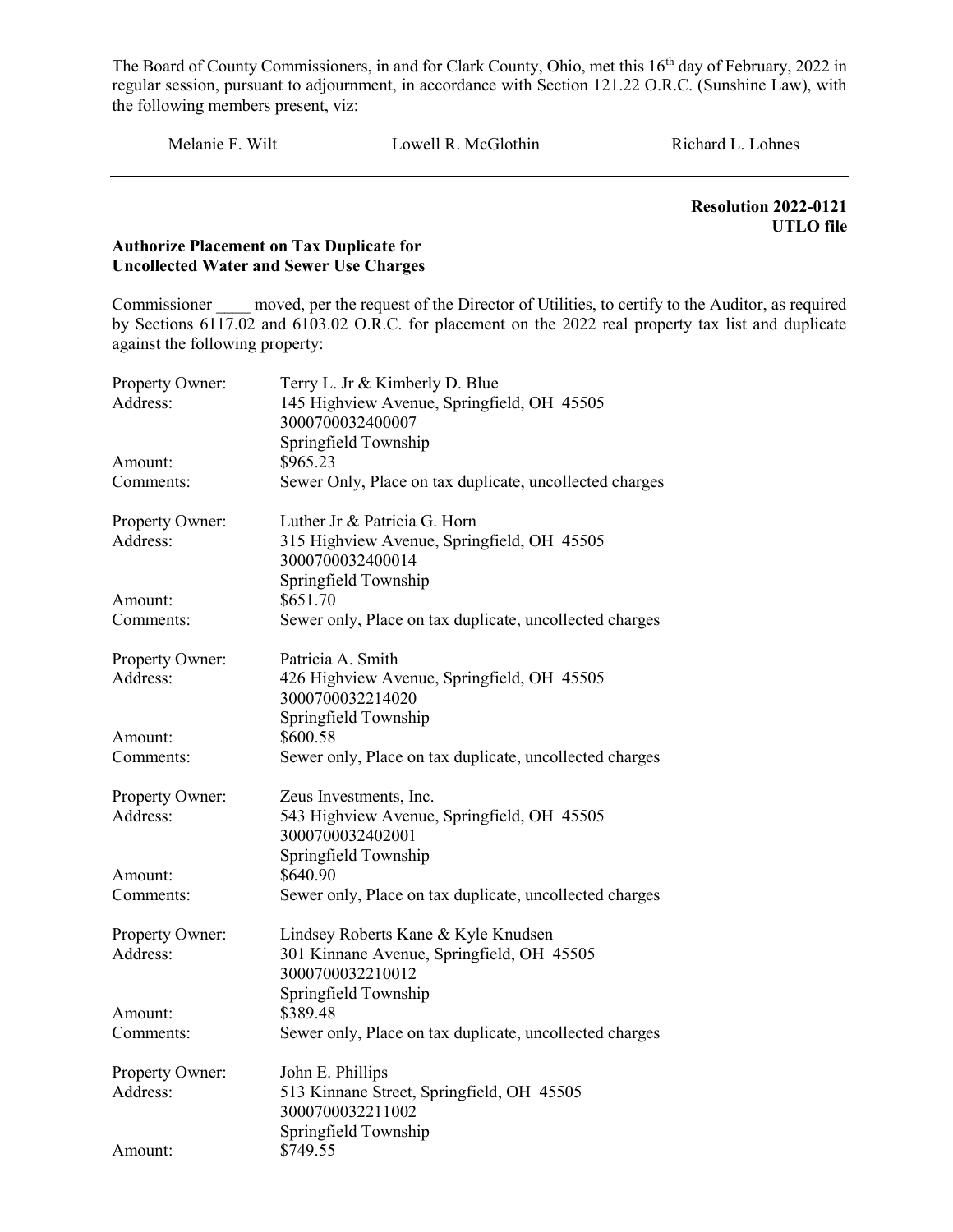| Comments:                   | Sewer only, Place on tax duplicate, uncollected charges                                                                |
|-----------------------------|------------------------------------------------------------------------------------------------------------------------|
| Property Owner:<br>Address: | Park Hills Sentre, LTD<br>611 Kinnane Street, Springfield, OH 45505<br>3000700032211006<br>Springfield Township        |
| Amount:                     | \$463.03                                                                                                               |
| Comments:                   | Sewer only, Place on tax duplicate, uncollected charges                                                                |
| Property Owner:<br>Address: | Pearl J. Lambert<br>225 Lyle Avenue, Springfield, OH 45505<br>3000700032207007<br>Springfield Township                 |
| Amount:                     | \$766.12                                                                                                               |
| Comments:                   | Sewer only, Place on tax duplicate, uncollected charges                                                                |
| Property Owner:<br>Address: | Manola Ruano<br>348 Lyle Avenue, Springfield, OH 45505<br>3000700032205033                                             |
| Amount:                     | Springfield Township<br>\$965.23                                                                                       |
| Comments:                   | Sewer only, Place on tax duplicate, uncollected charges                                                                |
| Property Owner:<br>Address: | Park Hills Sentre, LTD<br>403 Lyle Avenue, Springfield, OH 45505<br>3000700032208002                                   |
| Amount:<br>Comments:        | Springfield Township<br>\$463.03<br>Sewer only, Place on tax duplicate, uncollected charges                            |
|                             |                                                                                                                        |
| Property Owner:<br>Address: | Michael F. Morgan<br>515 Lyle Avenue, Springfield, OH 45505<br>3000700032208009                                        |
| Amount:                     | Springfield Township<br>\$851.16                                                                                       |
| Comments:                   | Sewer only, Place on tax duplicate, uncollected charges                                                                |
| Property Owner:<br>Address: | <b>Brandon Daniels</b><br>2680 May Street, Springfield, OH 45505<br>3000700026301068                                   |
| Amount:                     | Springfield Township<br>\$965.23                                                                                       |
| Comments:                   | Sewer only, Place on tax duplicate, uncollected charges                                                                |
| Property Owner:<br>Address: | Robert W. Eichelberger<br>148 Neosha Avenue, Springfield, OH 45505<br>3000700032209023<br>Springfield Township         |
| Amount:                     | \$854.49                                                                                                               |
| Comments:                   | Sewer only, Place on tax duplicate, uncollected charges                                                                |
| Property Owner:<br>Address: | Charles G. & Tracy M. Campbell<br>332 Neosha Avenue, Springfield, OH 45505<br>3000700032210038<br>Springfield Township |
| Amount:                     | \$790.36                                                                                                               |
|                             |                                                                                                                        |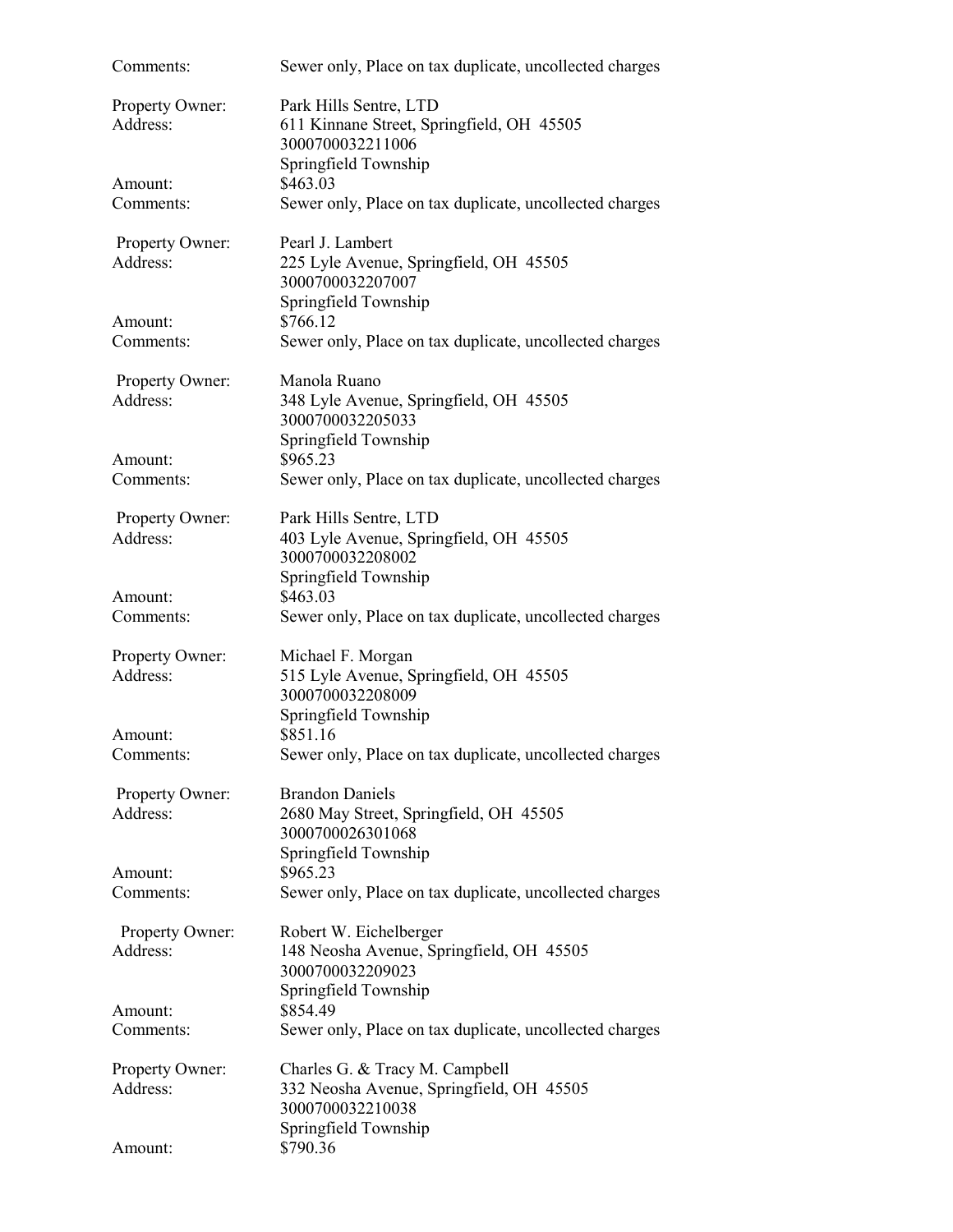| Comments:                   | Sewer only, Place on tax duplicate, uncollected charges                             |
|-----------------------------|-------------------------------------------------------------------------------------|
| Property Owner:<br>Address: | Carol A. Wise<br>511 Neosha Avenue, Springfield, OH 45505<br>3000700032214008       |
|                             | Springfield Township                                                                |
| Amount:<br>Comments:        | \$432.14<br>Sewer only, Place on tax duplicate, uncollected charges                 |
|                             |                                                                                     |
| Property Owner:             | KTW Investments, LLC                                                                |
| Address:                    | 633 Neosha Avenue, Springfield, OH 45505<br>3000700032214015                        |
|                             | Springfield Township                                                                |
| Amount:<br>Comments:        | \$854.76<br>Sewer only, Place on tax duplicate, uncollected charges                 |
|                             |                                                                                     |
| Property Owner:             | Norma Wise                                                                          |
| Address:                    | 2812 Oletha Avenue, Springfield, OH 45505<br>3000700032403004                       |
|                             | Springfield Township                                                                |
| Amount:                     | \$766.12                                                                            |
| Comments:                   | Sewer only, Place on tax duplicate, uncollected charges                             |
| Property Owner:             | Real Estate Investors Place, LLC                                                    |
| Address:                    | 849 Edgewick Road, New Carlisle, OH 45344                                           |
|                             | 0100500031106032                                                                    |
| Amount:                     | <b>Bethel Township</b><br>\$5193.61 water is off                                    |
| Comments:                   | Water & Sewer, Place on tax duplicate, uncollected charges                          |
|                             |                                                                                     |
| Property Owner:             | James P. Evilsizor                                                                  |
| Address:                    | 4816 Brannan Drive, E, Springfield, OH 45502<br>2200300021800115                    |
|                             | Moorefield Township                                                                 |
| Amount:                     | \$823.61 water is off                                                               |
| Comments:                   | Water & Sewer, Place on tax duplicate, uncollected charges                          |
| Property Owner:             | Alice F. Boyd                                                                       |
| Address:                    | 2357 Moorefield Road, Springfield, OH 45502                                         |
|                             | 2200300021200004                                                                    |
|                             | Moorefield Township                                                                 |
| Amount:                     | \$1052.25 water is off                                                              |
| Comments:                   | Water & Sewer, Place on tax duplicate, uncollected charges                          |
| Commissioner                | seconded the motion and the roll being called for its passage, the vote resulted as |
| follows:                    |                                                                                     |
|                             | Commissioner Lohnes, Commissioner McGlothin, Commissioner Wilt,                     |

I, Megan Burr, Clerk to the Board of County Commissioners, do hereby certify that the above is a true and correct copy of a motion as recorded in the Journal of the Clark County Commissioners, under the date of Feburary 16, 2022.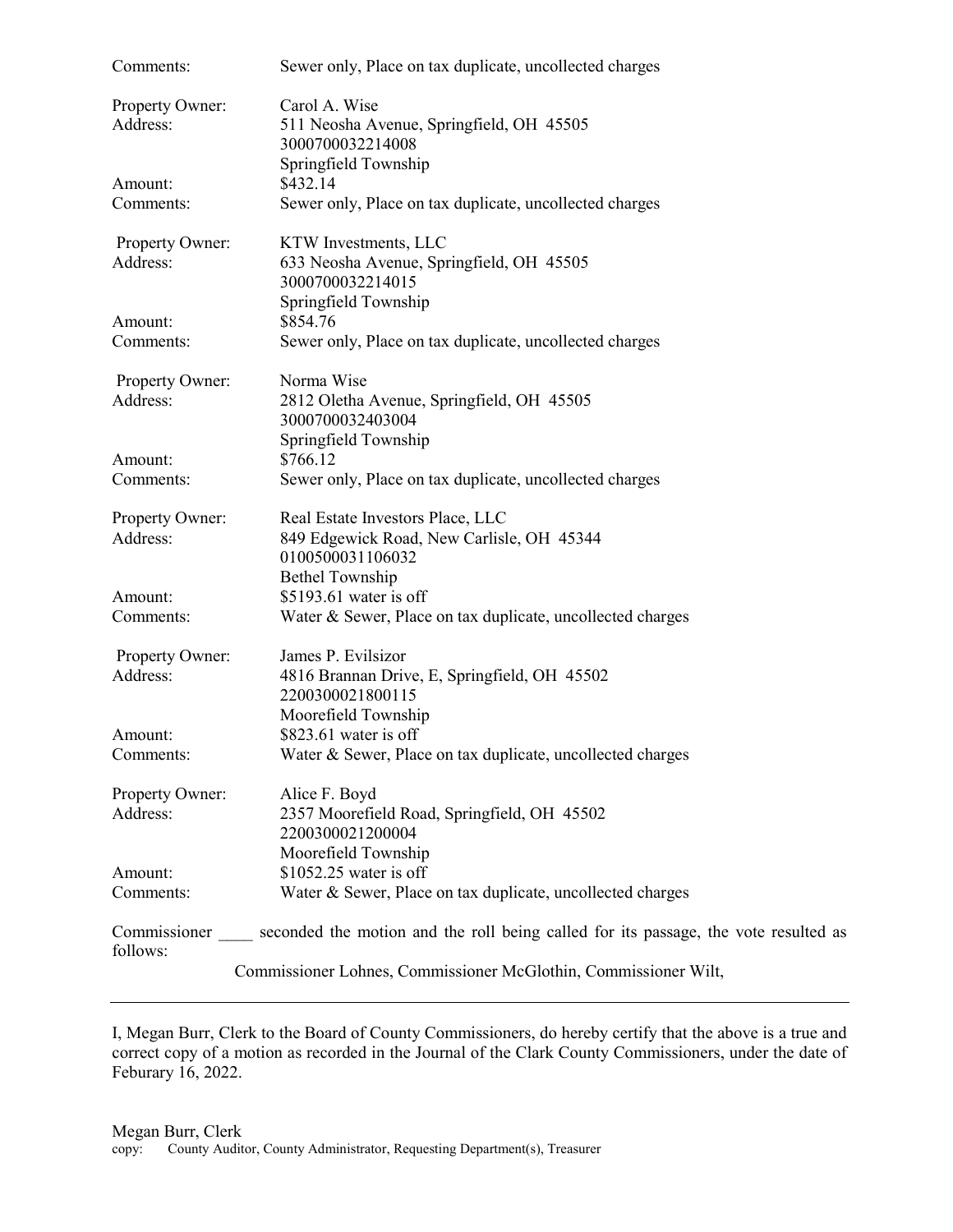Melanie F. Wilt Lowell R. McGlothin Richard L. Lohnes

 Resolution 2022-0122 SHRR file

#### Acknowledge Sheriff's Jail Expenditure Report(s)

Commissioner \_\_\_\_\_ moved to acknowledge the receipt of the Sheriff's Jail Expenditure Report(s) for January 2022.

Commissioner seconded the motion and the roll being called for its passage, the vote resulted as follows:

Commissioner Lohnes, Commissioner McGlothin, Commissioner Wilt,

I, Megan Burr, Clerk to the Board of County Commissioners, do hereby certify that the above is a true and correct copy of a motion as recorded in the Journal of the Clark County Commissioners, under the date of February 16, 2022.

Megan Burr, Clerk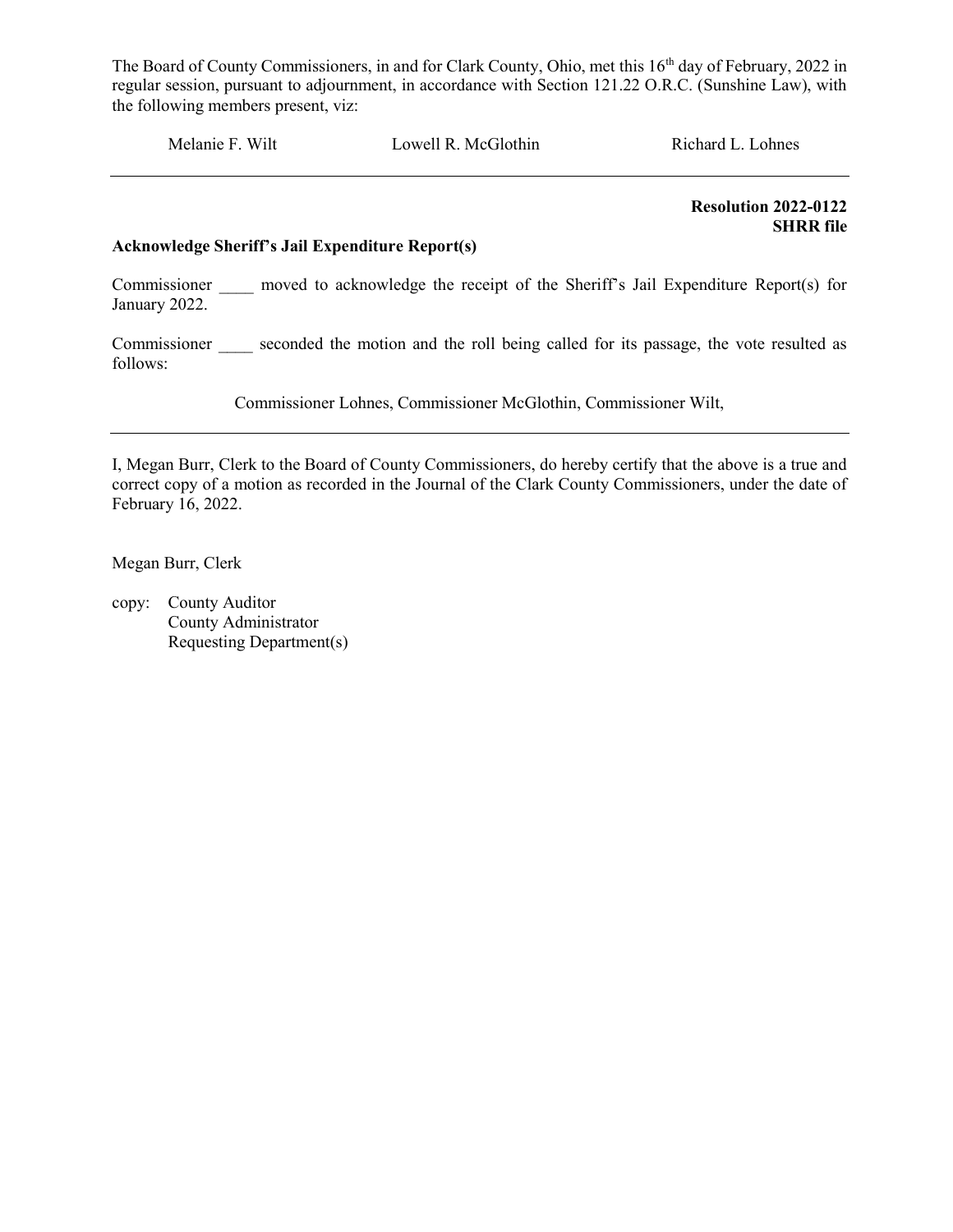| Melanie F. Wilt | Lowell R. McGlothin | Richard L. Lohnes |
|-----------------|---------------------|-------------------|
|                 |                     |                   |

Resolution 2022-0123 TRAV file

#### Approve Travel/Expense Allowance

Commissioner moved, per request of the following Department Director(s) or Elected Official(s) to approve the following travel allowances.

| Dept.      | Name            | <b>Purpose</b>          | <b>Place</b>     | Date    | Cost     |
|------------|-----------------|-------------------------|------------------|---------|----------|
| Engineer   | R. Hankison     | Using the State         | Online           | 3/14/22 | \$319.00 |
|            |                 | Plane Coordinate System |                  |         |          |
| Engineer   | R. Hankison     | The Past, Present,      | Online           | 3/25/22 | \$319.00 |
|            |                 | and Future of the NSRS: |                  |         |          |
|            |                 | From NAD27 to NATRF2022 |                  |         |          |
| <b>JFS</b> | D. Bell         | Training                | Virtual          | 3/4/22  | \$40.00  |
| <b>JFS</b> | D. Estep        | Exec. Mtg.              | Lewis Center, OH | 3/3/22  | \$471.00 |
| Veterans   | 5 Staff members | Winter Quarterly        | Columbus, OH     | 3/4/22  | \$470.00 |

Commissioner seconded the motion and the roll being called for its passage, the vote resulted as follows:

Commissioner Lohnes, Commissioner McGlothin, Commissioner Wilt,

I, Megan Burr, Clerk to the Board of County Commissioners, do hereby certify that the above is a true and correct copy of a motion as recorded in the Journal of the Clark County Commissioners, under the date of February 16, 2022.

Megan Burr, Clerk